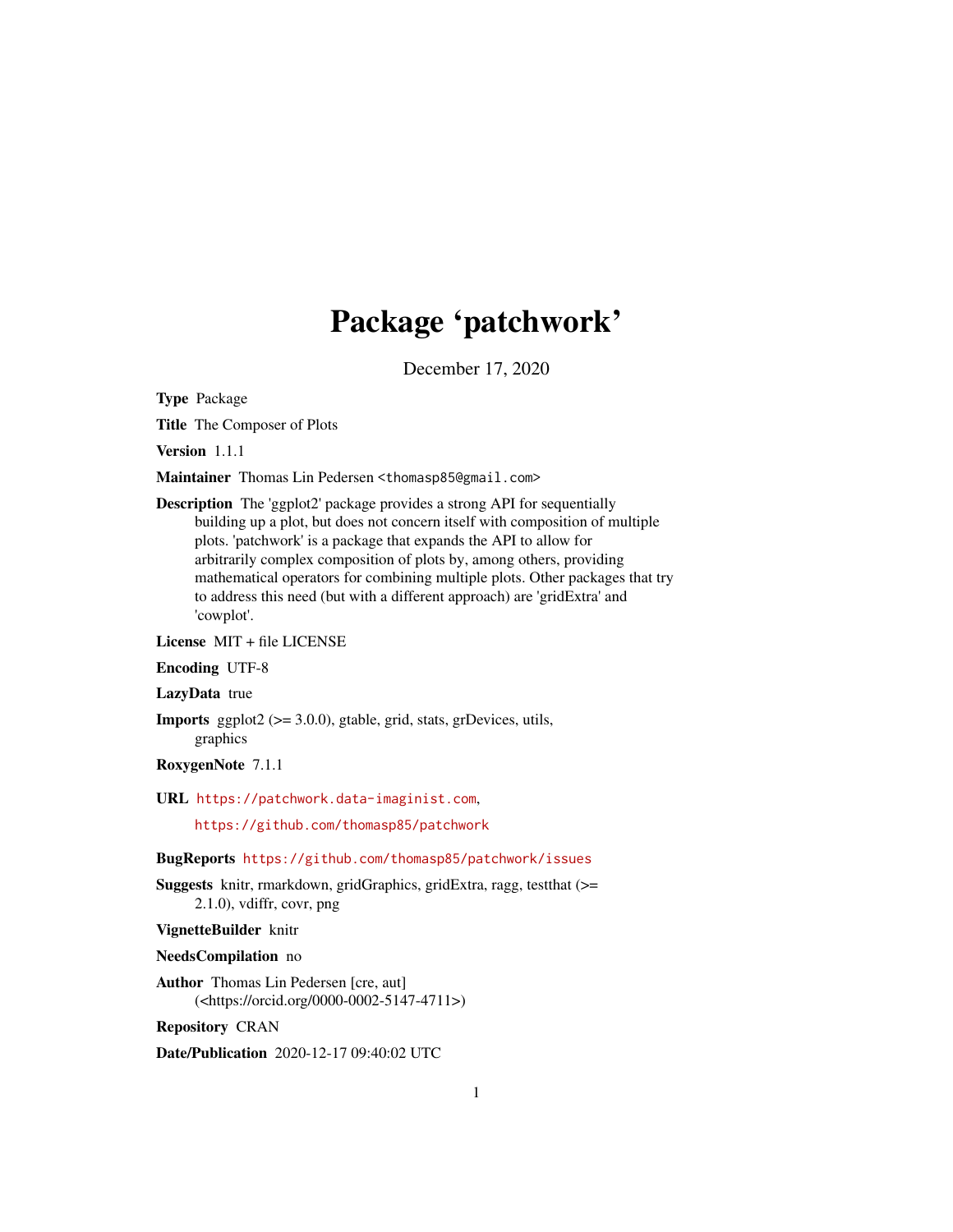### <span id="page-1-0"></span>R topics documented:

|       | $\text{wrap\_ggplot\_grob} \dots \dots \dots \dots \dots \dots \dots \dots \dots \dots \dots \dots \dots \dots \dots \dots \dots$ |    |
|-------|-----------------------------------------------------------------------------------------------------------------------------------|----|
|       |                                                                                                                                   |    |
| Index |                                                                                                                                   | 18 |

<span id="page-1-1"></span>

area *Specify a plotting area in a layout*

#### Description

This is a small helper used to specify a single area in a rectangular grid that should contain a plot. Objects constructed with area() can be concatenated together with c() in order to specify multiple areas.

#### Usage

 $area(t, 1, b = t, r = 1)$ 

#### Arguments

| t.b | The top and bottom bounds of the area in the grid  |
|-----|----------------------------------------------------|
| l.r | The left and right bounds of the area int the grid |

#### Details

The grid that the areas are specified in reference to enumerate rows from top to bottom, and coloumns from left to right. This means that t and l should always be less or equal to b and r respectively. Instead of specifying area placement with a combination of area() calls, it is possible to instead pass in a single string

```
areas <- c(area(1, 1, 2, 1),
           area(2, 3, 3, 3))
is equivalent to
```
areas  $\langle -n \rangle$ A#B ##B"

For an example of this, see the [plot\\_layout\(\)](#page-9-1) examples.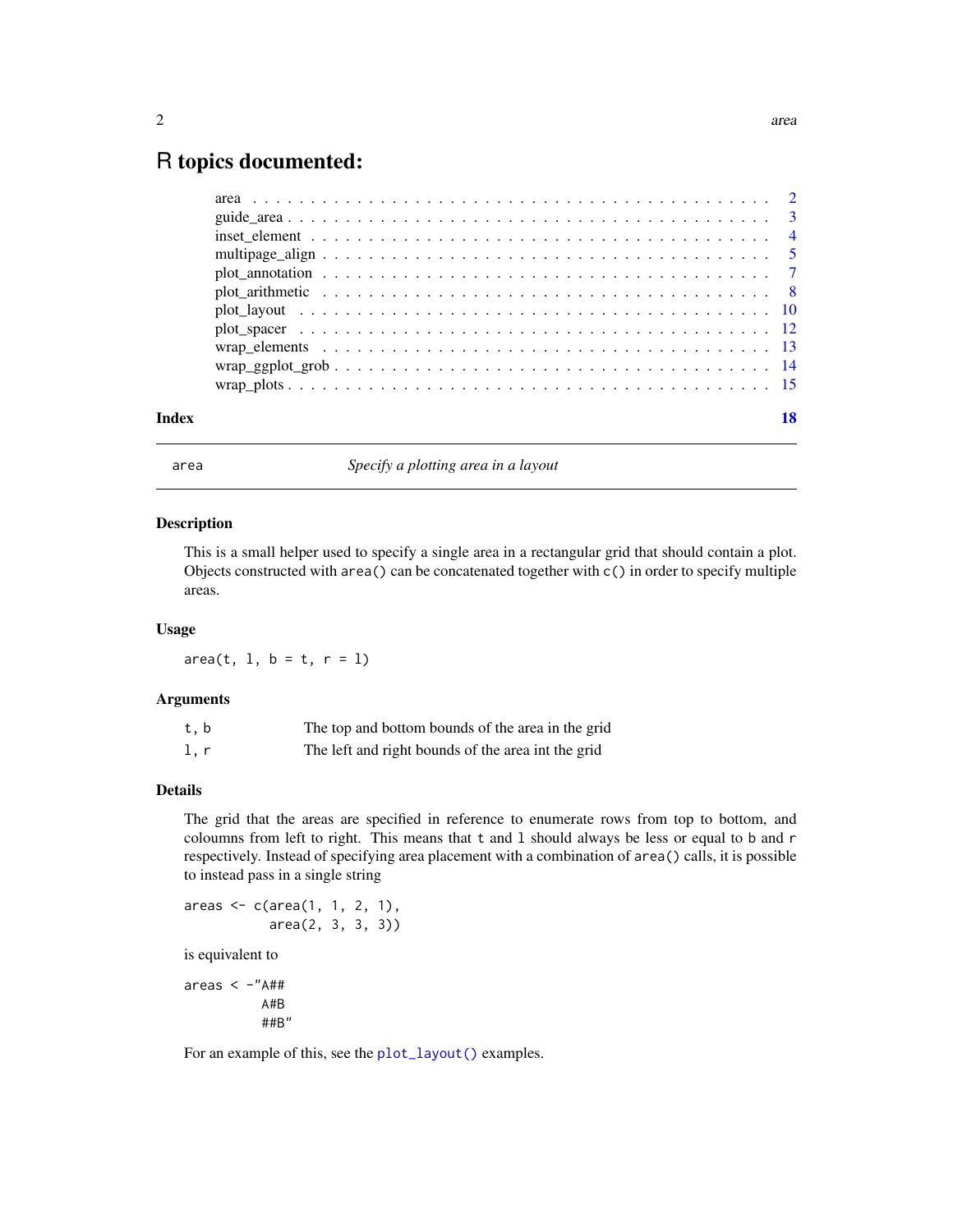<span id="page-2-0"></span>guide\_area 3

#### Value

A patch\_area object

#### Examples

```
library(ggplot2)
```

```
p1 <- ggplot(mtcars) + geom_point(aes(mpg, disp))
p2 <- ggplot(mtcars) + geom_boxplot(aes(gear, disp, group = gear))
p3 <- ggplot(mtcars) + geom_bar(aes(gear)) + facet_wrap(~cyl)
layout <-c(area(1, 1),
  area(1, 3, 3),
  area(3, 1, 3, 2)
)
# Show the layout to make sure it looks as it should
plot(layout)
# Apply it to a patchwork
p1 + p2 + p3 + plot\_layout(design = layout)
```

```
guide_area Add an area to hold collected guides
```
#### Description

Using the guides argument in [plot\\_layout\(\)](#page-9-1) you can collect and collapse guides from plots. By default these guides will be put on the side like with regular plots, but by adding a guide\_area() to the plot you can tell patchwork to place the guides in that area instead. If guides are not collected or no guides exists to collect it behaves as a standard [plot\\_spacer\(\)](#page-11-1) instead.

#### Usage

guide\_area()

#### Examples

```
library(ggplot2)
p1 <- ggplot(mtcars) + geom_point(aes(mpg, disp, colour = factor(gear)))
p2 <- ggplot(mtcars) + geom_boxplot(aes(gear, disp, group = gear))
p3 <- ggplot(mtcars) + geom_bar(aes(gear)) + facet_wrap(~cyl)
# Guides are by default kept beeside their plot
p1 + p2 + p3
```
# They can be collected and placed on the side (according to the patchwork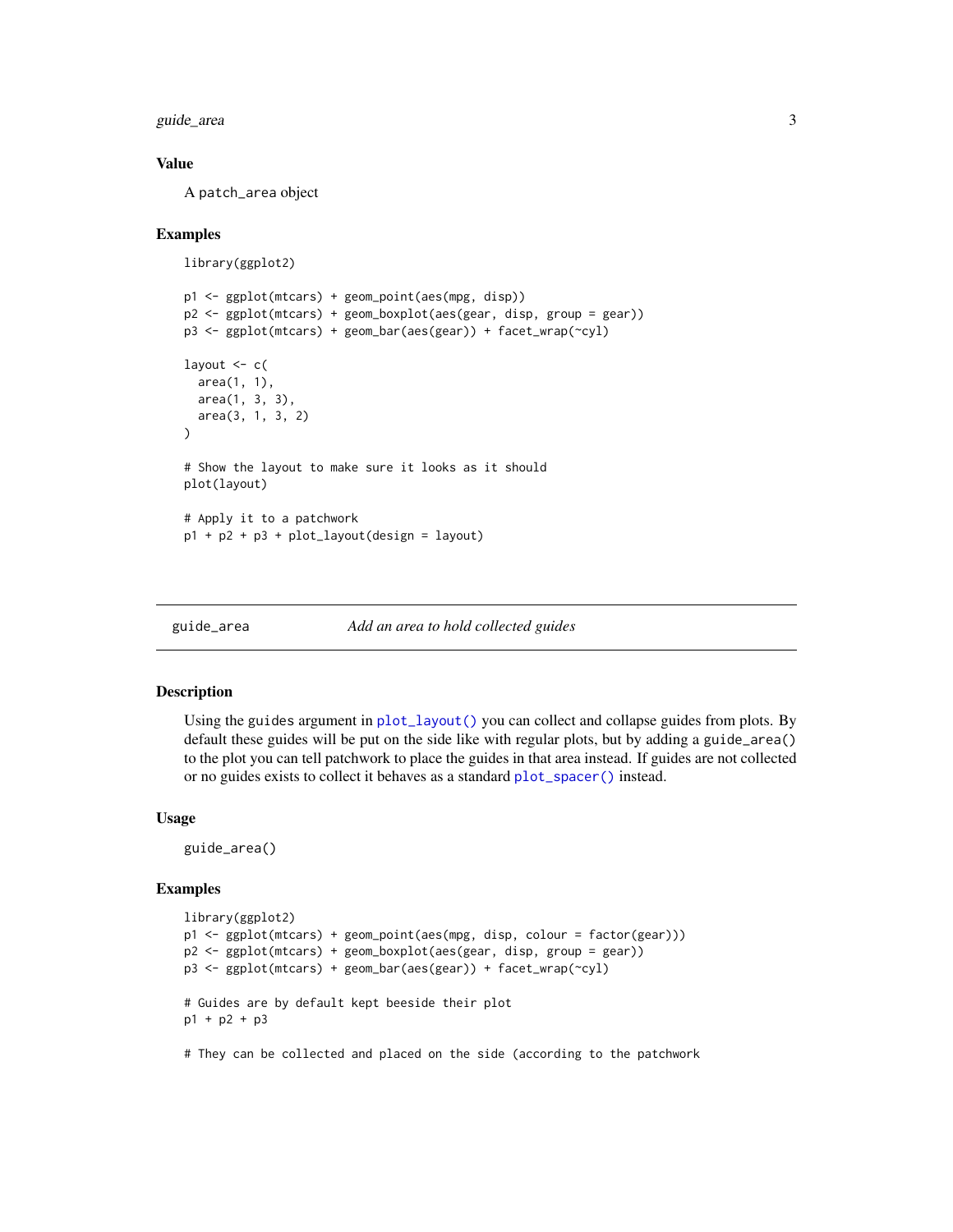```
# theme)
p1 + p2 + p3 + plot_{layout(guides = 'collect', ncol = 2)# Using guide_area() you can also designate an empty area for this
p1 + p2 + p3 + guide_area() + plot_layout(guides = 'collect')
```
inset\_element *Create an inset to be added on top of the previous plot*

#### Description

The standard approach of patchwork is to place plots next to each other based on the provided layout. However, it may sometimes be beneficial to place one or several plots or graphic elements freely on top or below another plot. The inset\_element() function provides a way to create such insets and gives you full control over placement.

#### Usage

```
inset_element(
 p,
  left,
 bottom,
  right,
  top,
  align_to = "panel",
  on\_top = TRUE,clip = TRUE,
  ignore_tag = FALSE
)
```
#### Arguments

| p                        | A grob, ggplot, patchwork, formula, raster, or nativeRaster object to add as an<br>inset                                |
|--------------------------|-------------------------------------------------------------------------------------------------------------------------|
| left, bottom, right, top | numerics or units giving the location of the outer bounds. If given as numerics<br>they will be converted to npc units. |
| align_to                 | Specifies what left, bottom, etc should be relative to. Either 'panel' (default),<br>'plot', or 'full'.                 |
| on_top                   | Logical. Should the inset be placed on top of the other plot or below (but above<br>the background)?                    |
| clip                     | Logical. Should clipping be performed on the inset?                                                                     |
| ignore_tag               | Logical. Should autotagging ignore the inset?                                                                           |

<span id="page-3-0"></span>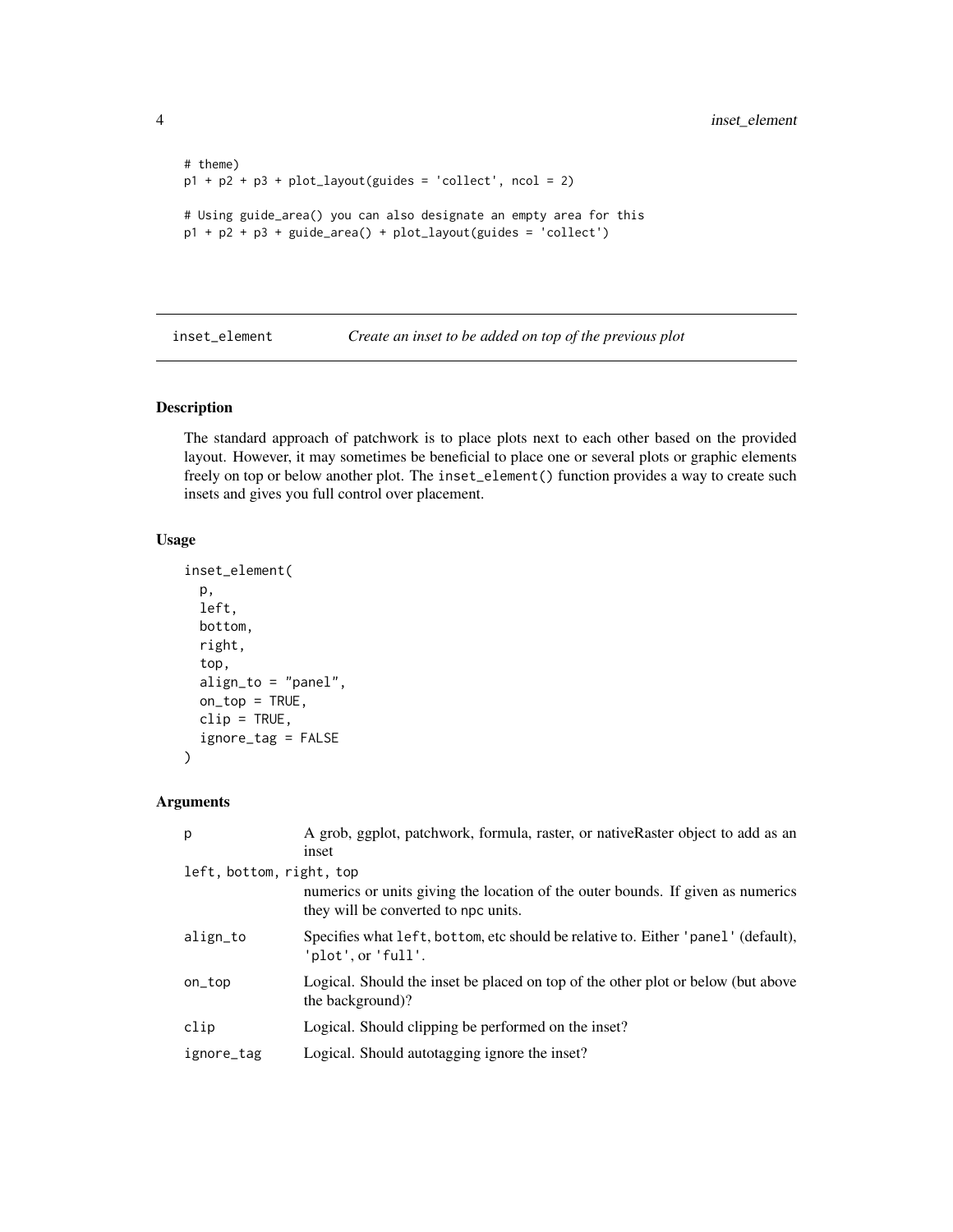<span id="page-4-0"></span>multipage\_align 5

#### Value

A inset\_path object

#### Examples

```
library(ggplot2)
p1 <- ggplot(mtcars) + geom_point(aes(mpg, disp))
p2 <- ggplot(mtcars) + geom_boxplot(aes(gear, disp, group = gear))
# Basic use
p1 + inset_element(p2, 0.6, 0.6, 1, 1)
# Align to the full area instead
p1 + inset_element(p2, 0, 0.6, 0.4, 1, align_to = 'full')
# Grobs and other objects can be added as insets as well
p1 + inset_element(grid::circleGrob(), 0.4, 0.4, 0.6, 0.6)
logo <- system.file('help', 'figures', 'logo.png', package = 'patchwork')
logo <- png::readPNG(logo, native = TRUE)
p1 + inset_element(logo, 0.8, 0.8, 1, 1, align_to = 'full')
# Just as expected insets are still amenable to changes after the fact
p1 +
  inset_element(p2, 0.6, 0.6, 1, 1) +
  theme_classic()
# Tagging also continues to work as expected
p1 +
  inset_element(p2, 0.6, 0.6, 1, 1) +
  plot_annotation(tag_levels = '1')
# but can be turned off, like for wrapped plots
p1 +
  inset_element(p2, 0.6, 0.6, 1, 1, ignore_tag = TRUE) +
  plot_annotation(tag_levels = '1')
```
multipage\_align *Align plots across multiple pages*

#### Description

Sometimes it is necessary to make sure that separate plots are aligned, with each other, but still exists as separate plots. That could e.g. be if they need to be part of a slideshow and you don't want titles and panels jumping around as you switch between slides. patchwork provides a range of utilities to achieve that. Currently it is only possible to align ggplots, but aligning patchworks will be supported in the future.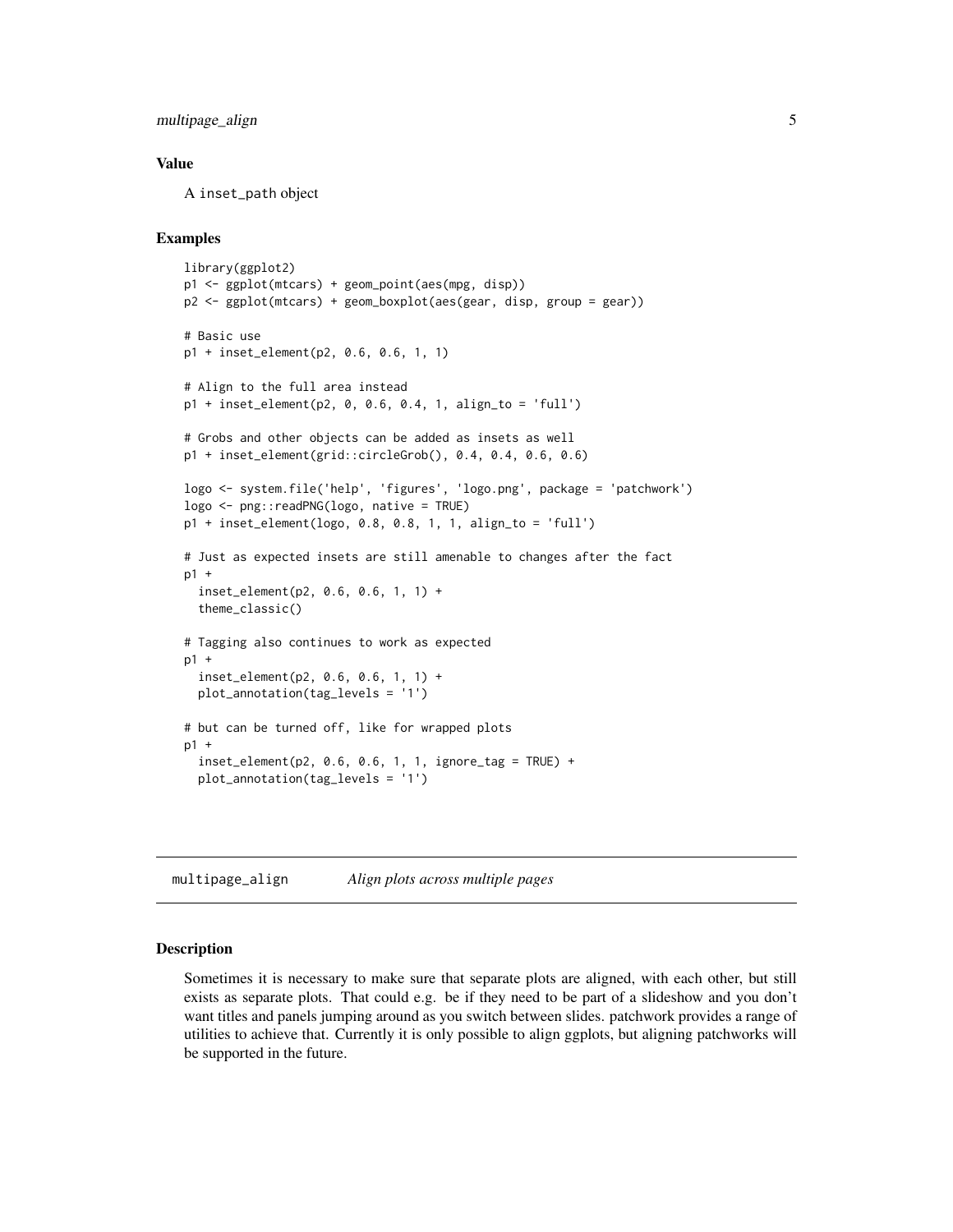#### Usage

```
get_dim(plot)
set_dim(plot, dim)
get_max_dim(...)
align_patches(...)
```
#### Arguments

| plot | A ggplot object                                 |
|------|-------------------------------------------------|
| dim  | A plot_dimension object as created by get_dim() |
| .    | ggplot objects or a single list of them         |

#### Value

get\_dim() and get\_max\_dim() return a plot\_dimension object. set\_dim() returns a modified ggplot object with fixed outer dimensions and align\_patches() return a list of such. The modified ggplots still behaves like a standard ggplot and new layers, scales, etc can be added to them.

#### Examples

```
library(ggplot2)
p1 <- ggplot(mtcars) +
  geom_point(aes(mpg, disp)) +
  ggtitle('Plot 1')
p2 <- ggplot(mtcars) +
  geom_boxplot(aes(gear, disp, group = gear)) +
  ggtitle('Plot 2')
p3 <- ggplot(mtcars) +
  geom_point(aes(hp, wt, colour = mpg)) +
  ggtitle('Plot 3')
p4 <- ggplot(mtcars) +
  geom_bar(aes(gear)) +
  facet_wrap(~cyl) +
  ggtitle('Plot 4')
# Align a plot to p4
p4_dim <- get_dim(p4)
set_dim(p1, p4_dim)
# Align a plot to the maximum dimensions of a list of plots
max_dims <- get_max_dim(p1, p2, p3, p4)
set_dim(p2, max_dims)
# Align a list of plots with each other
```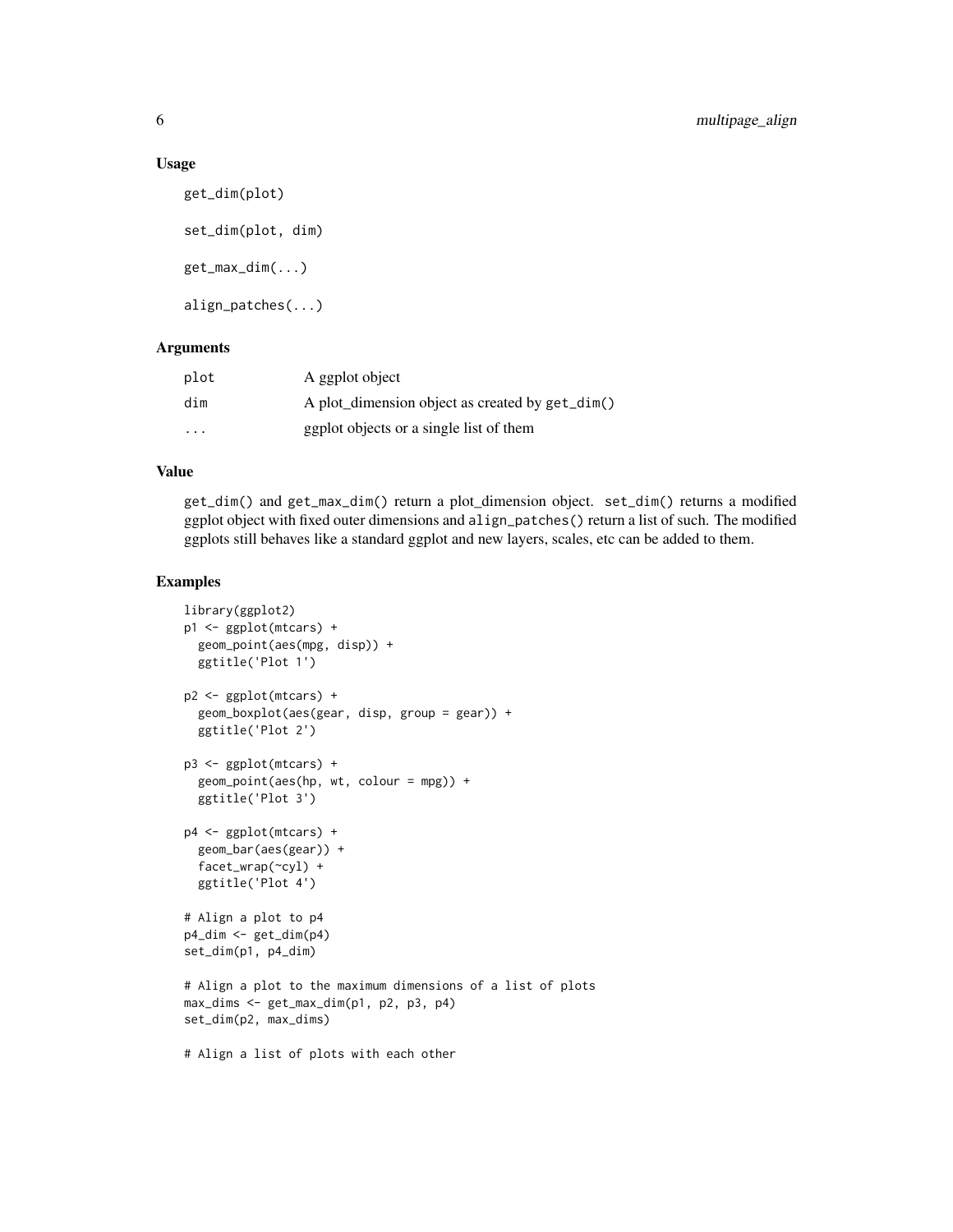#### <span id="page-6-0"></span>plot\_annotation 7

```
aligned_plots <- align_patches(p1, p2, p3, p4)
aligned_plots[[3]]
# Aligned plots still behave like regular ggplots
aligned_plots[[3]] + theme_bw()
```
<span id="page-6-1"></span>plot\_annotation *Annotate the final patchwork*

#### **Description**

The result of this function can be added to a patchwork using  $+$  in the same way as  $plot\_layout()$ , but unlike [plot\\_layout\(\)](#page-9-1) it will only have an effect on the top level plot. As the name suggests it controls different aspects of the annotation of the final plot, such as titles and tags.

#### Usage

```
plot_annotation(
  title = NULL,
  subtitle = NULL,
  caption = NULL,
  tag_levels = NULL,
  tag_prefix = NULL,
  tag\_suffix = NULL,tag_sep = NULL,
  theme = NULL
)
```
#### Arguments

title, subtitle, caption

Text strings to use for the various plot annotations.

tag\_levels A character vector defining the enumeration format to use at each level. Possible values are 'a' for lowercase letters, 'A' for uppercase letters, '1' for numbers, 'i' for lowercase Roman numerals, and 'I' for uppercase Roman numerals. It can also be a list containing character vectors defining arbitrary tag sequences. If any element in the list is a scalar and one of  $'a'$ , 'A', '1', 'i, or 'I', this level will be expanded to the expected sequence.

```
tag_prefix, tag_suffix
                 Strings that should appear before or after the tag.
tag_sep A separator between different tag levels
theme A ggplot theme specification to use for the plot. Only elements related to the
                 titles as well as plot margin and background is used.
```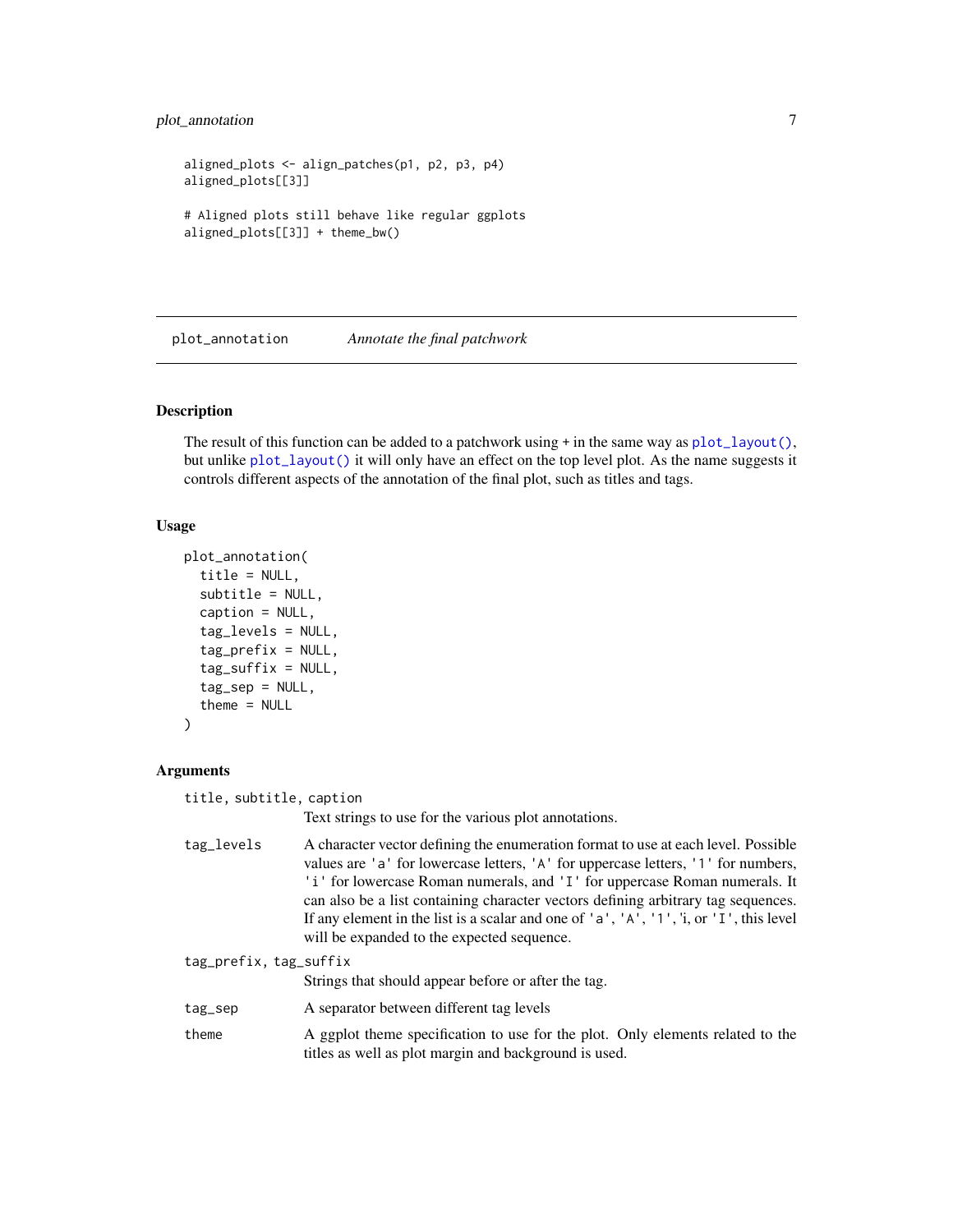#### <span id="page-7-0"></span>Details

Tagging of subplots is done automatically and following the order of the plots as they are added. When the plot contains nested layouts the tag\_level argument in the nested [plot\\_layout](#page-9-1) will define whether enumeration should continue as usual or add a new level. The format of the levels are defined with tag\_levels argument in plot\_annotation

#### Value

A plot\_annotation object

#### Examples

library(ggplot2)

```
p1 <- ggplot(mtcars) + geom_point(aes(mpg, disp))
p2 <- ggplot(mtcars) + geom_boxplot(aes(gear, disp, group = gear))
p3 <- ggplot(mtcars) + geom_bar(aes(gear)) + facet_wrap(~cyl)
# Add title, etc. to a patchwork
p1 + p2 + plot_annotation('This is a title', caption = 'made with patchwork')
# Change styling of patchwork elements
p1 + p2 +
 plot_annotation(
    title = 'This is a title',
    caption = 'made with patchwork',
    theme = theme(plot.title = element_text(size = 16))
  \lambda# Add tags to plots
p1 / (p2 | p3) +
  plot_annotation(tag_levels = 'A')
# Add multilevel tagging to nested layouts
p1 / ((p2 | p3) + plot\_layout(tag\_level = 'new')) +plot_annotation(tag_levels = c('A', '1'))
# Use a custom tag sequence (mixed with a standard one)
p1 / ((p2 | p3) + plot_{\text{dayout}}(tag_{\text{level}} = 'new')) +
  plot_annotation(tag_levels = list(c('&', '%'), '1'))
```
plot\_arithmetic *Plot arithmetic*

#### **Description**

In addition to the + operator known in ggplot2, patchwork defines logic for some of the other operators that aids in building up your plot composition and reduce code-reuse.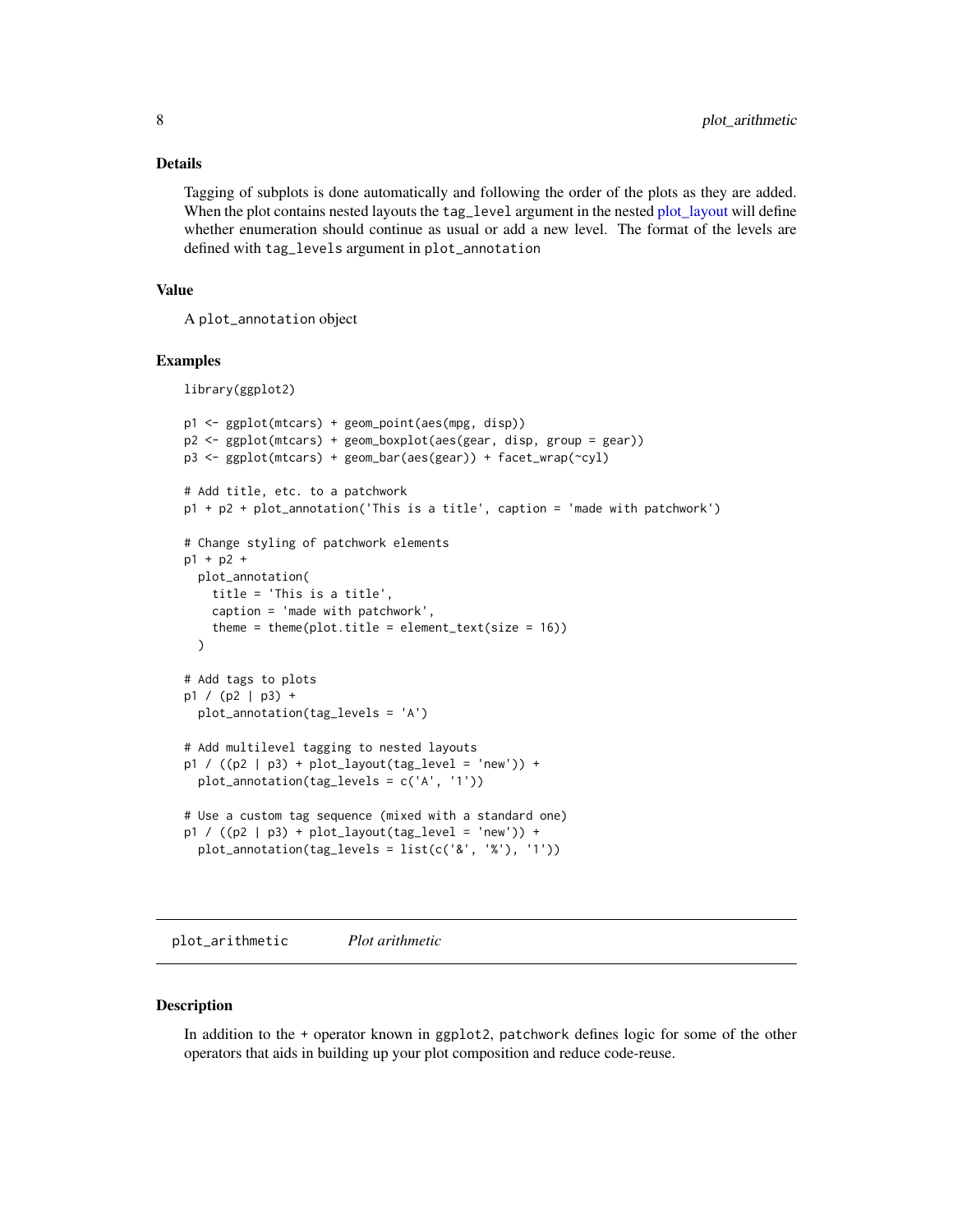#### plot\_arithmetic 9

#### Usage

```
## S3 method for class 'ggplot'
e1 - e2
## S3 method for class 'ggplot'
e1 / e2
## S3 method for class 'ggplot'
e1 | e2
## S3 method for class 'gg'
e1 * e2
## S3 method for class 'gg'
e1 & e2
```
#### Arguments

| e1 | A ggplot or patchwork object                                                                                                |
|----|-----------------------------------------------------------------------------------------------------------------------------|
| e2 | A ggplot or patchwork object in case of /, or a gg object such as a geom or<br>theme specification in case of $\star$ and & |

#### Details

patchwork augment the + operator from ggplot2 and allows the user to add full ggplot objects together in order to compose them into the same view. The last added plot is always the active one where new geoms etc. are added to. Another operator that is much like it, but not quite, is -. It also adds plots together but instead of adding the right hand side to the patchwork defined in the left hand side, it puts the left hand side besides the right hand side in a patchwork. This might sound confusing, but in essence - ensures that the right and left side are put in the same nesting level (+ puts the right side *into* the left side). Using - might seem unintuitive if you think of the operator as "subtract", but look at it as a hyphen instead (the underlying reason is that - is the only operator in the same precedence group as +).

Often you are interested in creating single column or single row layouts. patchwork provides | (besides) and / (over) operators to support stacking and packing of plots. See the exampels for their use.

In order to reduce code repetition patchwork provides two operators for adding ggplot elements (geoms, themes, facets, etc.) to multiple/all plots in a patchwork. \* will add the element to all plots in the current nesting level, while & will recurse into nested patches.

#### Value

A patchwork object

#### Examples

library(ggplot2)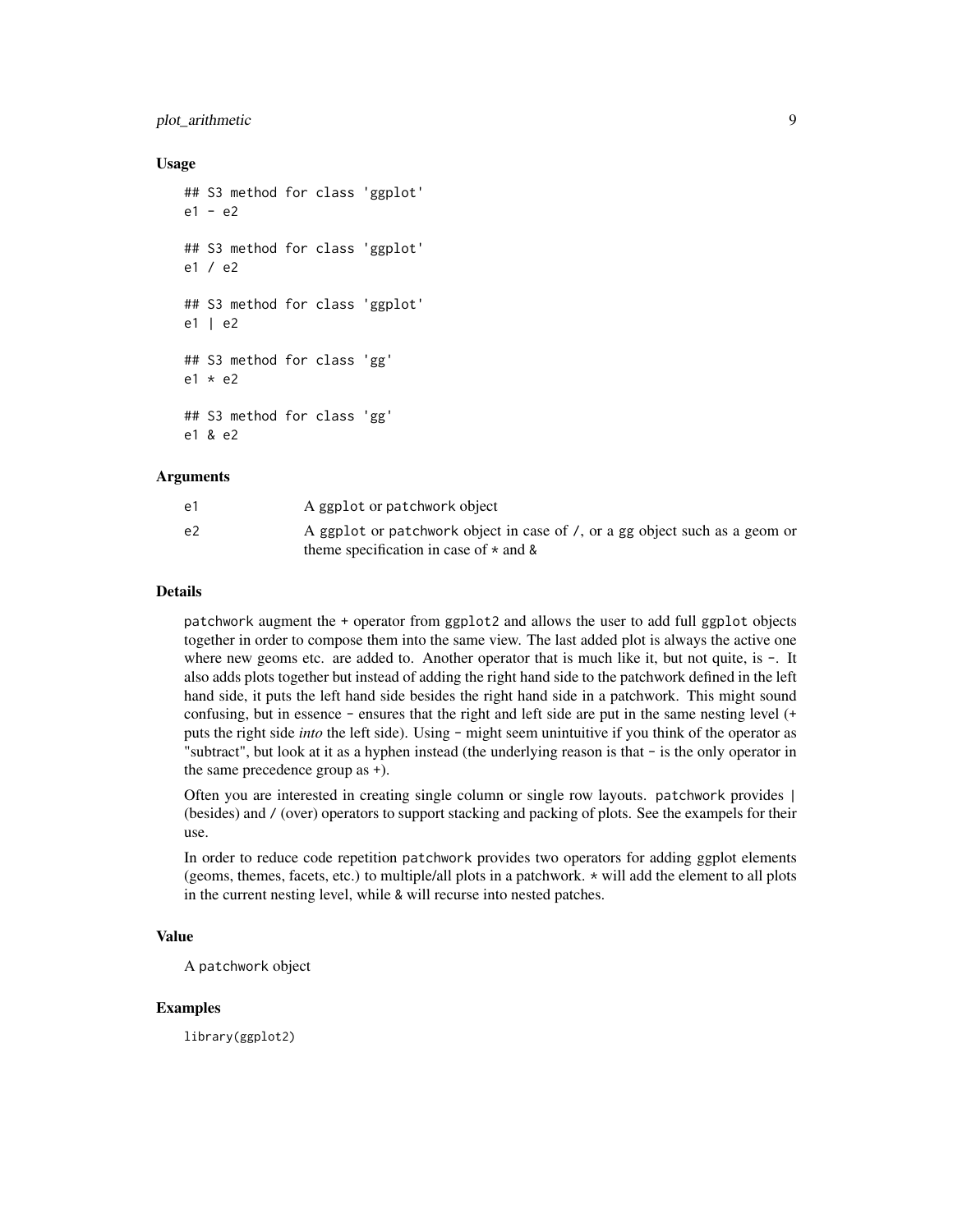```
p1 <- ggplot(mtcars) + geom_point(aes(mpg, disp))
p2 <- ggplot(mtcars) + geom_boxplot(aes(gear, disp, group = gear))
p3 <- ggplot(mtcars) + geom_bar(aes(gear)) + facet_wrap(~cyl)
p4 <- ggplot(mtcars) + geom_bar(aes(carb))
# Standard addition vs division
p1 + p2 + p3 + plot_{\text{dayout}}(\text{ncol} = 1)p1 + p2 - p3 + plot_{\text{dayout}}(\text{ncol} = 1)# Stacking and packing
(p1 | p2 | p3) /
      p4
# Add elements to the same nesting level
(p1 + (p2 + p3) + p4 + plot\_layout(ncol = 1)) * them\_bw()# Recurse into nested plots as well
(p1 + (p2 + p3) + p4 + plot_{\text{dayout}}(ncol = 1)) & theme_bw()
```
#### <span id="page-9-1"></span>plot\_layout *Define the grid to compose plots in*

#### Description

In order to control how different plots are layed out, you need to add a layout specification. If you are nesting grids, the layout is scoped to the current nesting level.

#### Usage

```
plot_layout(
  ncol = NULL,nrow = NULL,byrow = NULL,
  widths = NULL,
  heights = NULL,
  guides = NULL,
  tag_level = NULL,
  design = NULL
)
```
#### Arguments

| ncol, nrow | The dimensions of the grid to create - if both are NULL it will use the same logic<br>as facet $wrap()$ to set the dimensions |
|------------|-------------------------------------------------------------------------------------------------------------------------------|
| byrow      | Analogous to byrow in matrix(). If FALSE the plots will be filled in in column-<br>major order                                |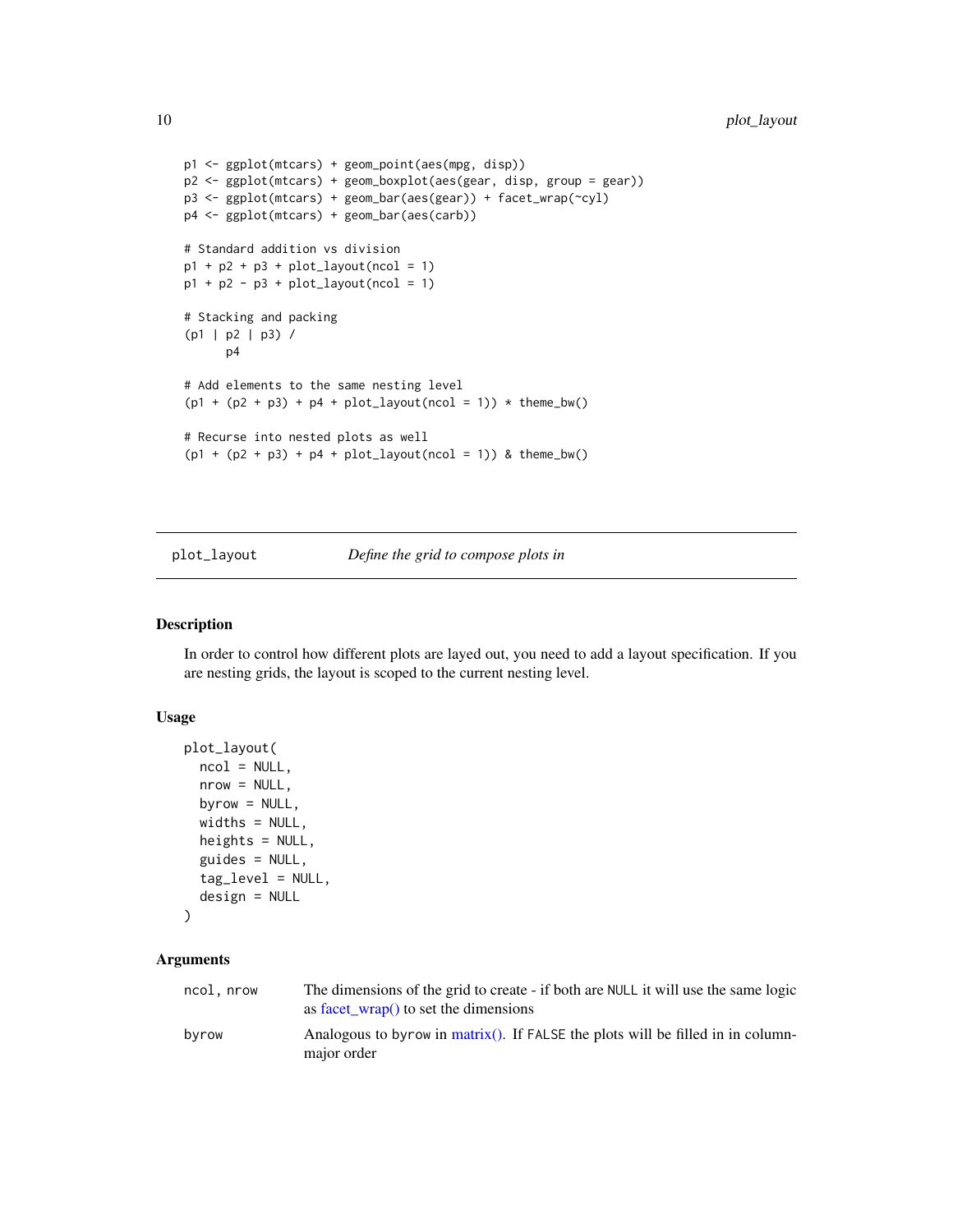<span id="page-10-0"></span>

| widths, heights |                                                                                                                                                                                                                                                                                                                                                                                                                                                                                                                                                |
|-----------------|------------------------------------------------------------------------------------------------------------------------------------------------------------------------------------------------------------------------------------------------------------------------------------------------------------------------------------------------------------------------------------------------------------------------------------------------------------------------------------------------------------------------------------------------|
|                 | The relative widths and heights of each column and row in the grid. Will get<br>repeated to match the dimensions of the grid.                                                                                                                                                                                                                                                                                                                                                                                                                  |
| guides          | A string specifying how guides should be treated in the layout. 'collect' will<br>collect guides below to the given nesting level, removing duplicates. 'keep'<br>will stop collection at this level and let guides be placed alongside their plot.<br>auto will allow guides to be collected if a upper level tries, but place them along-<br>side the plot if not. If you modify default guide "position" with theme(legend.position=)<br>while also collecting guides you must apply that change to the overall patchwork<br>(see example). |
| tag_level       | A string ('keep' or 'new') to indicate how auto-tagging should behave. See<br>plot_annotation().                                                                                                                                                                                                                                                                                                                                                                                                                                               |
| design          | Specification of the location of areas in the layout. Can either be specified as a<br>text string or by concatenating calls to area() together. See the examples for<br>further information on use.                                                                                                                                                                                                                                                                                                                                            |

#### Value

A plot\_layout object to be added to a ggassmble object

#### Examples

library(ggplot2)

```
p1 <- ggplot(mtcars) + geom_point(aes(mpg, disp))
p2 <- ggplot(mtcars) + geom_boxplot(aes(gear, disp, group = gear))
p3 <- ggplot(mtcars) + geom_bar(aes(gear)) + facet_wrap(~cyl)
p4 <- ggplot(mtcars) + geom_bar(aes(carb))
p5 <- ggplot(mtcars) + geom_violin(aes(cyl, mpg, group = cyl))
# The plots are layed out automatically by default
p1 + p2 + p3 + p4 + p5
# Use byrow to change how the grid is filled out
p1 + p2 + p3 + p4 + p5 + plot\_layout(byrow = FALSE)# Change the grid dimensions
p1 + p2 + p3 + p4 + p5 + plot_{\text{dayout}}(ncol = 2, \text{ widths} = c(1, 2))# Define layout at different nesting levels
p1 +
  p2 +
  (p3 +
     p4 +
     plot_layout(ncol = 1)
  ) +
  p5 +
  plot_{layout(widths = c(2, 1))}# Complex layouts can be created with the `design` argument
```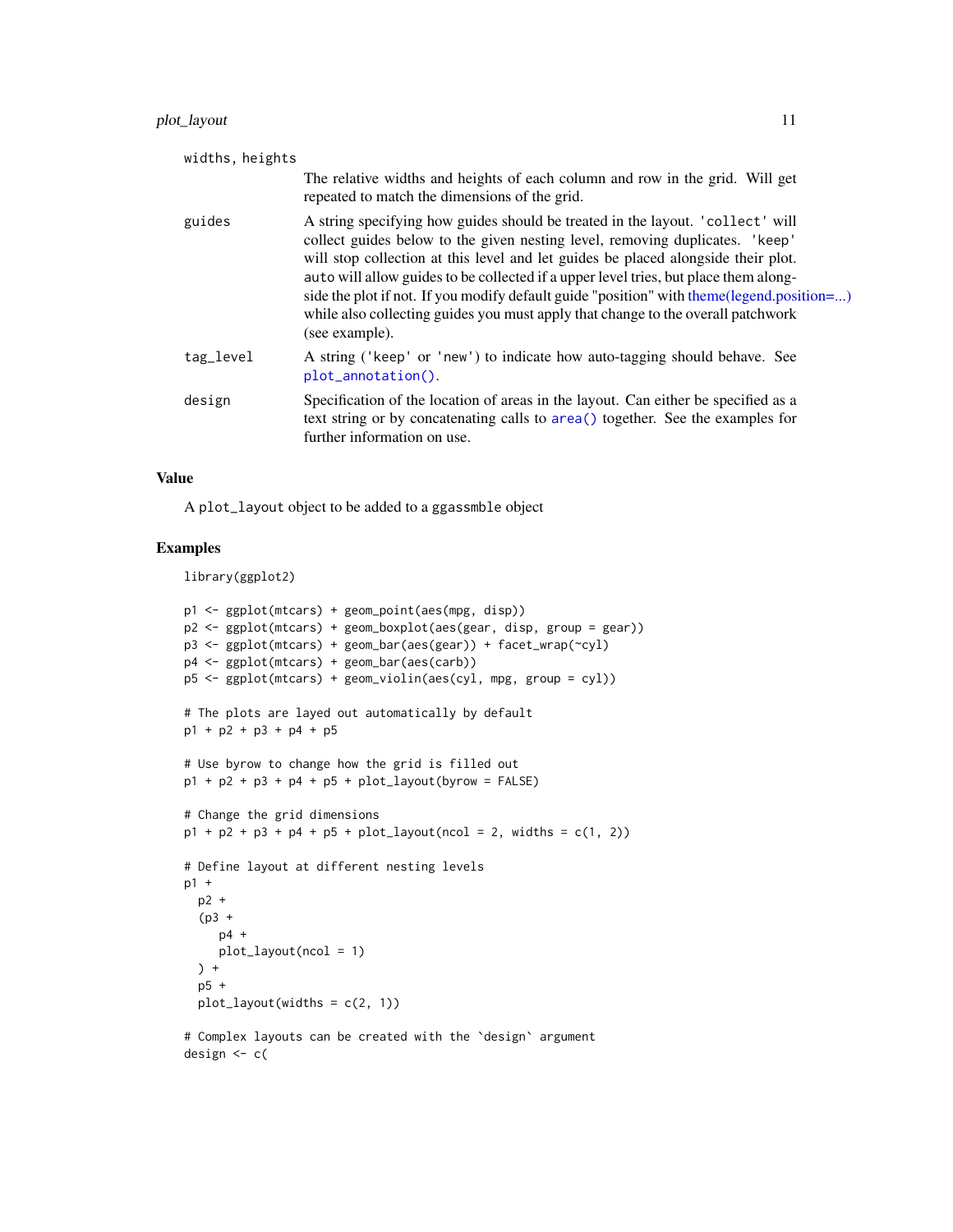```
area(1, 1, 2),
  area(1, 2, 1, 3),
  area(2, 3, 3),
  area(3, 1, 3, 2),
  area(2, 2)
)
p1 + p2 + p3 + p4 + p5 + plotlayout(design = design)
# The same can be specified as a character string:
design <- "
  122
  153
 443
"
p1 + p2 + p3 + p4 + p5 + plotlayout(design = design)
# When using strings to define the design `#` can be used to denote empty
# areas
design <- "
  1##
  123
  ##3
"
p1 + p2 + p3 + plot_layout(design = design)
# Use guides="collect" to remove duplicate guides
p6 <- ggplot(mtcars) + geom_point(aes(mpg, disp, color=cyl))
p7 <- ggplot(mtcars) + geom_point(aes(mpg, hp, color=cyl))
p6 + p7 + plot_layout(guides='collect')
# Guide position must be applied to entire patchwork
p6 + p7 + plot_layout(guides='collect') &
  theme(legend.position='bottom')
```
<span id="page-11-1"></span>plot\_spacer *Add a completely blank area*

#### Description

This simple wrapper creates an empty transparant patch that can be added to push your other plots apart. The patch responds to adding [theme\(\)](#page-0-0) specifications, but only plot.background will have an effect.

#### Usage

```
plot_spacer()
```
#### Value

A ggplot object containing an empty plot

<span id="page-11-0"></span>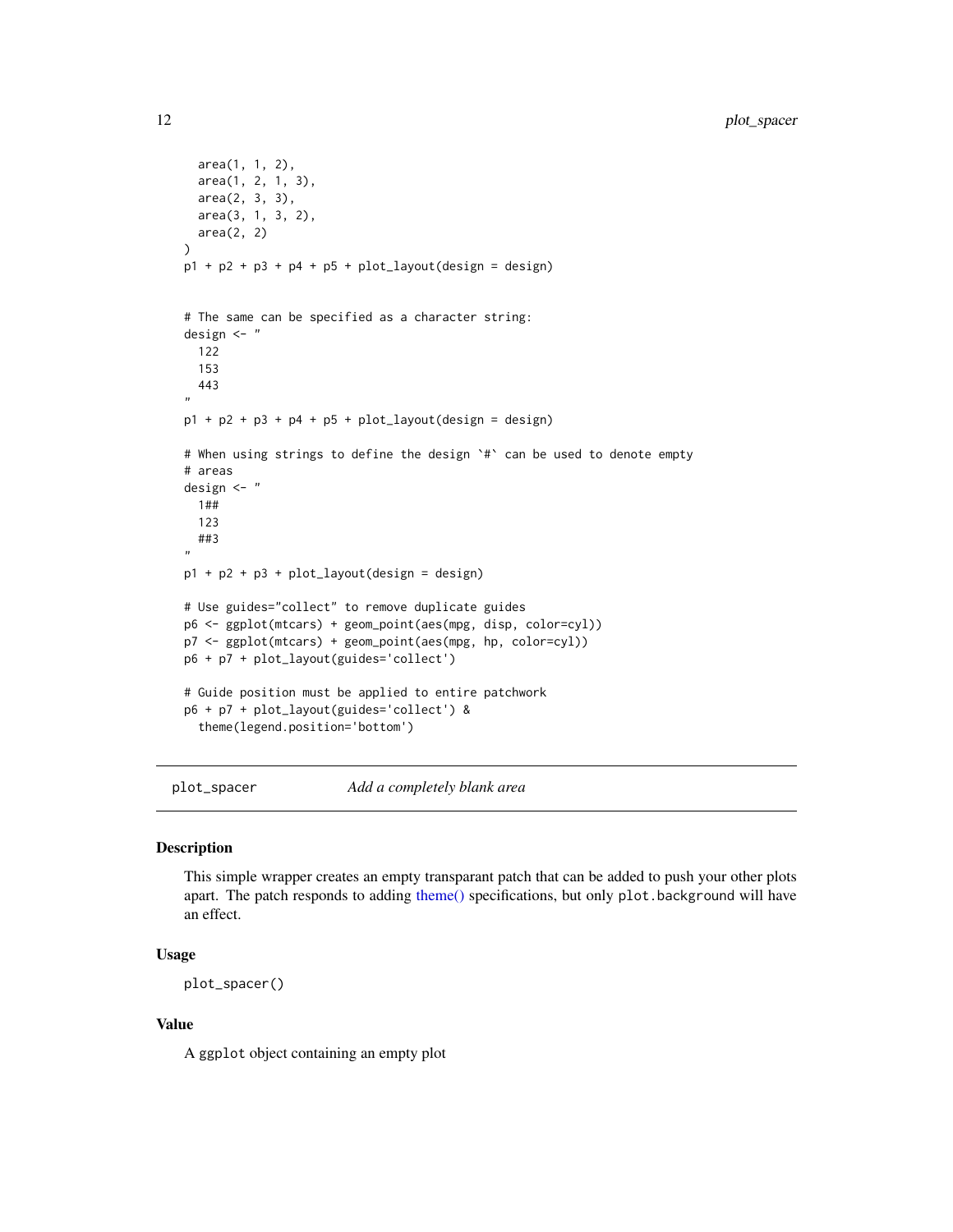#### <span id="page-12-0"></span>wrap\_elements 13

#### Examples

```
library(ggplot2)
p1 <- ggplot(mtcars) + geom_point(aes(mpg, disp))
p2 <- ggplot(mtcars) + geom_boxplot(aes(gear, disp, group = gear))
p1 + plot_spacer() + p2
# To have more control over spacing, you can use the `plot.margin`
# parameter for `theme()` on each individual plot.
(p1 + \text{ theme}(plot.margin = unit(c(0, 30, 0, 0), "pt")) +(p2 + \text{ theme}(\text{plot}.\text{margin} = \text{unit}(c(0, 0, 0, 30), \text{ "pt"))})
```
<span id="page-12-1"></span>wrap\_elements *Wrap arbitrary graphics in a patchwork-compliant patch*

#### Description

In order to add non-ggplot2 element to a patchwork they can be converted to a compliant representation using the wrap\_elements() function. This allows you to position either grobs, ggplot objects, patchwork objects, or even base graphics (if passed as a formula) in either the full area, the full plotting area (anything between and including the axis label), or the panel area (only the actual area where data is drawn). Further you can still add title, subtitle, tag, and caption using the same approach as with normal ggplots (using [ggtitle\(\)](#page-0-0) and [labs\(\)\)](#page-0-0) as well as styling using [theme\(\).](#page-0-0) For the latter, only the theme elements targeting plot margins and background as well as title, subtitle, etc styling will have an effect. If a patchwork or ggplot object is wrapped, it will be fixated in its state and will no longer respond to addition of styling, geoms, etc.. When grobs and formulas are added directly, they will implicitly be converted to wrap\_elements(full =  $x$ ).

#### Usage

```
wrap_elements(
  panel = NULL,
 plot = NULL,
  full = NULL,clip = TRUE,ignore_tag = FALSE
)
```
#### Arguments

panel, plot, full

A grob, ggplot, patchwork, formula, raster, or nativeRaster object to add to the respective area.

clip Should the grobs be clipped if expanding outside its area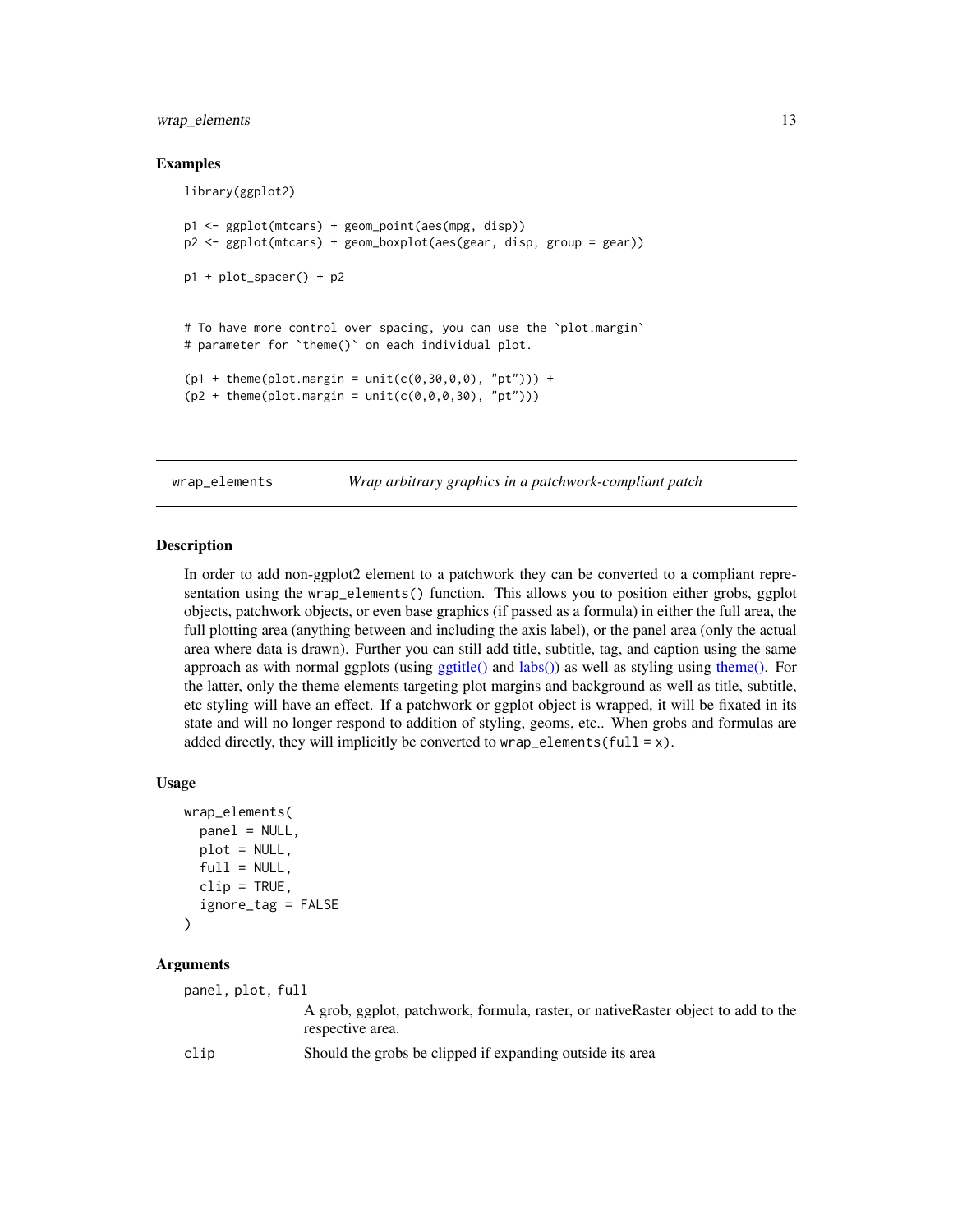<span id="page-13-0"></span>ignore\_tag Should tags be ignored for this patch. This is relevant when using automatic tagging of plots and the content of the patch does not qualify for a tag.

#### Value

A wrapped\_patch object

#### Examples

```
library(ggplot2)
library(grid)
# Combine grobs with each other
wrap_elements(panel = textGrob('Here are some text')) +
 wrap_elements(
    panel = rectGrob(gp = gpar(fill = 'steelblue')),
    full = rectGrob(gp = gpar(fill = 'goldenrod')))
# wrapped elements can still get titles etc like ggplots
wrap_elements(panel = textGrob('Here are some text')) +
 wrap_elements(
   panel = rectGrob(gp = gpar(fill = 'steelblue')),
   full = rectGrob(gp = gpar(fill = 'goldenrod'))
 \rightarrow +
 ggtitle('Title for the amazing rectangles')
# You can also pass in ggplots or patchworks to e.g. have it fill out the
# panel area
p1 <- ggplot(mtcars) + geom_point(aes(mpg, disp))
p1 + wrap_elements(panel = p1 + ggtitle('Look at me shrink'))
# You can even add base graphics if you pass it as a formula
p1 + wrap_elements(full = ~ plot(mtcars@mpg, mtcars@disp))# Adding a grob or formula directly is equivalent to placing it in `full`
p1 + ~ plot(mtcars$mpg, mtcars$disp)
```
wrap\_ggplot\_grob *Make a gtable created from a ggplot object patchwork compliant*

#### **Description**

This function converts a gtable, as produced by [ggplot2::ggplotGrob\(\)](#page-0-0) and makes it ready to be added to a patchwork. In contrast to passing the gtable to [wrap\\_elements\(\)](#page-12-1), wrap\_ggplot\_grob() ensures proper alignment as expected. On the other hand major restructuring of the gtable will result in an object that doesn't work properly with wrap\_ggplot\_grob().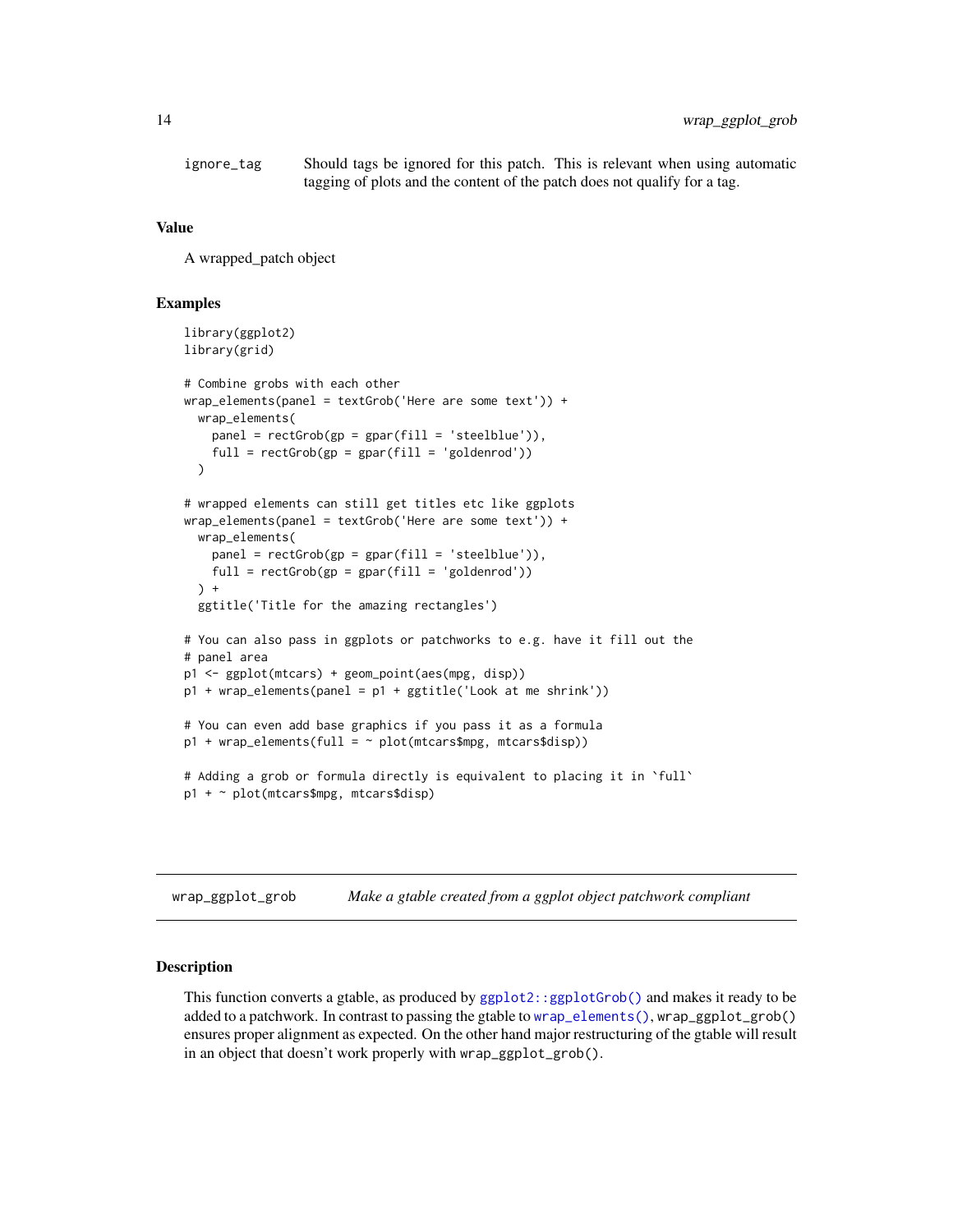#### <span id="page-14-0"></span>wrap\_plots 15

#### Usage

```
wrap_ggplot_grob(x)
```
#### Arguments

x A gtable as produced by [ggplot2::ggplotGrob\(\)](#page-0-0)

#### Value

A table\_patch object to be added to a patchwork

#### Examples

```
library(grid)
library(gtable)
library(ggplot2)
p1 <- ggplot(mtcars) + geom_point(aes(mpg, disp)) + ggtitle('disp and mpg seems connected')
p2 <- ggplot(mtcars) + geom_boxplot(aes(gear, disp, group = gear))
# Convert p2 so we can add new stuff to it
p2_table <- ggplotGrob(p2)
stamp <- textGrob('TOP SECRET', rot = 35,
  gp = gpar(fontsize = 72, fontface = 'bold')
\lambdap2_table <- gtable_add_grob(p2_table, stamp,
  t = 1, l = 1, b = nrow(p2_table), r = ncol(p2_table))
# Adding it directly will loose alignment
p1 + p2_table
# Use wrap_ggplot_grob to keep alignment
p1 + wrap_ggplot_grob(p2_table)
```
wrap\_plots *Wrap plots into a patchwork*

#### Description

While the use of + is a natural way to add plots together, it can be difficult to string together multiple plots programmatically if the number of plots is not known beforehand. wrap\_plots makes it easy to take a list of plots and add them into one composition, along with layout specifications.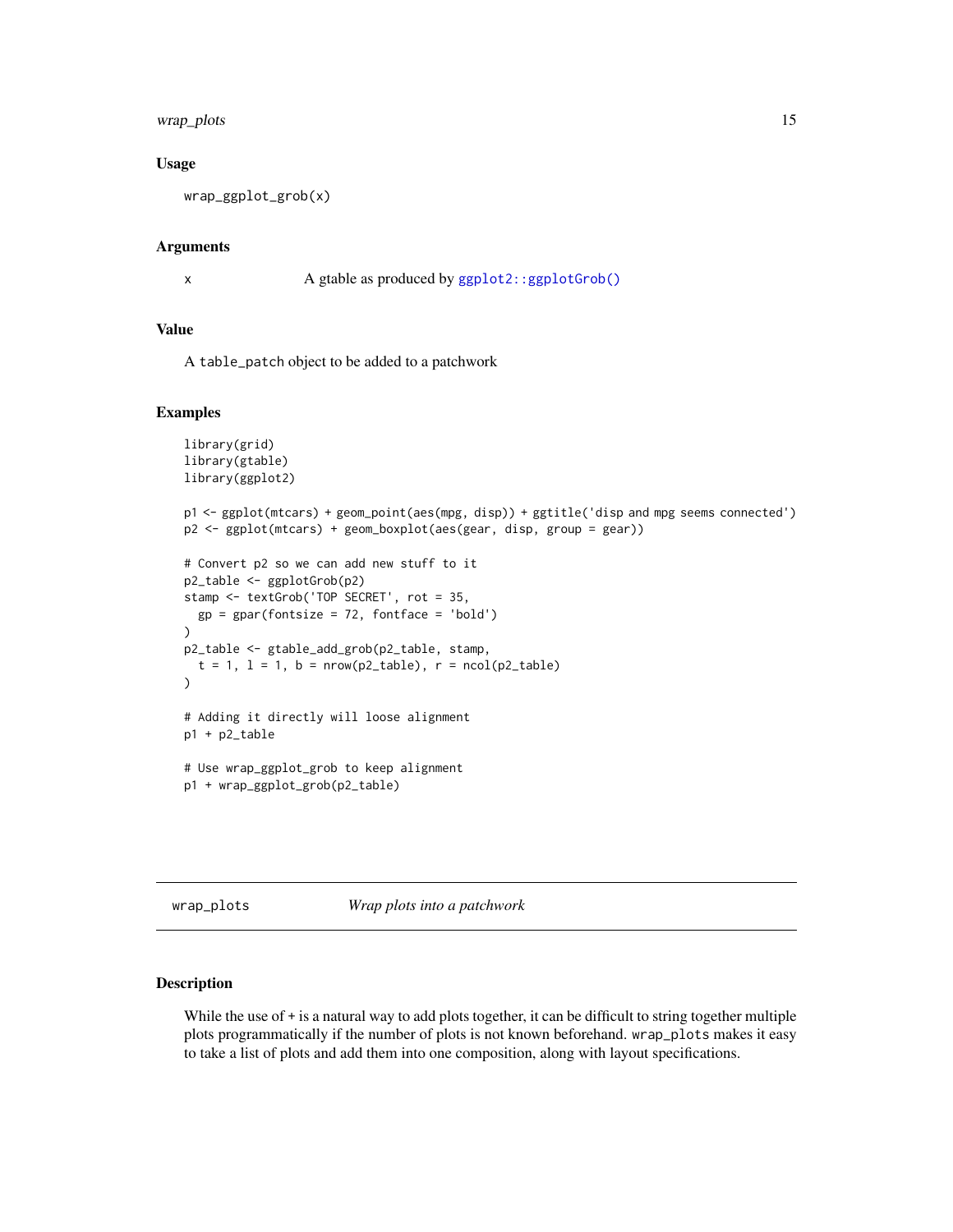#### Usage

```
wrap_plots(
  ...,
 ncol = NULL,nrow = NULL,byrow = NULL,
 widths = NULL,
 heights = NULL,
  guides = NULL,
  tag_level = NULL,
  design = NULL
)
```
#### Arguments

| $\cdots$  | multiple ggplots or a list containing ggplot objects                                                                                                                                                                                                                                                                                                                                                                                                                                                                                            |
|-----------|-------------------------------------------------------------------------------------------------------------------------------------------------------------------------------------------------------------------------------------------------------------------------------------------------------------------------------------------------------------------------------------------------------------------------------------------------------------------------------------------------------------------------------------------------|
| ncol      | The dimensions of the grid to create - if both are NULL it will use the same logic<br>as $facet_wrap()$ to set the dimensions                                                                                                                                                                                                                                                                                                                                                                                                                   |
| nrow      | The dimensions of the grid to create - if both are NULL it will use the same logic<br>as $facet_wrap()$ to set the dimensions                                                                                                                                                                                                                                                                                                                                                                                                                   |
| byrow     | Analogous to byrow in matrix(). If FALSE the plots will be filled in in column-<br>major order                                                                                                                                                                                                                                                                                                                                                                                                                                                  |
| widths    | The relative widths and heights of each column and row in the grid. Will get<br>repeated to match the dimensions of the grid.                                                                                                                                                                                                                                                                                                                                                                                                                   |
| heights   | The relative widths and heights of each column and row in the grid. Will get<br>repeated to match the dimensions of the grid.                                                                                                                                                                                                                                                                                                                                                                                                                   |
| guides    | A string specifying how guides should be treated in the layout. 'collect' will<br>collect guides below to the given nesting level, removing duplicates. 'keep'<br>will stop collection at this level and let guides be placed alongside their plot.<br>auto will allow guides to be collected if a upper level tries, but place them along-<br>side the plot if not. If you modify default guide "position" with theme (legend.position=)<br>while also collecting guides you must apply that change to the overall patchwork<br>(see example). |
| tag_level | A string ('keep' or 'new') to indicate how auto-tagging should behave. See<br>plot_annotation().                                                                                                                                                                                                                                                                                                                                                                                                                                                |
| design    | Specification of the location of areas in the layout. Can either be specified as a<br>text string or by concatenating calls to area() together. See the examples for<br>further information on use.                                                                                                                                                                                                                                                                                                                                             |
|           |                                                                                                                                                                                                                                                                                                                                                                                                                                                                                                                                                 |

#### Details

If design is specified as a text string *and* the plots are named (e.g. wrap\_plots(A = p1,...)) *and* all plot names are single characters represented in the design layout string, the plots will be matched to their respective area by name. Otherwise the areas will be filled out sequentially in the same manner as using the + operator. See the examples for more.

<span id="page-15-0"></span>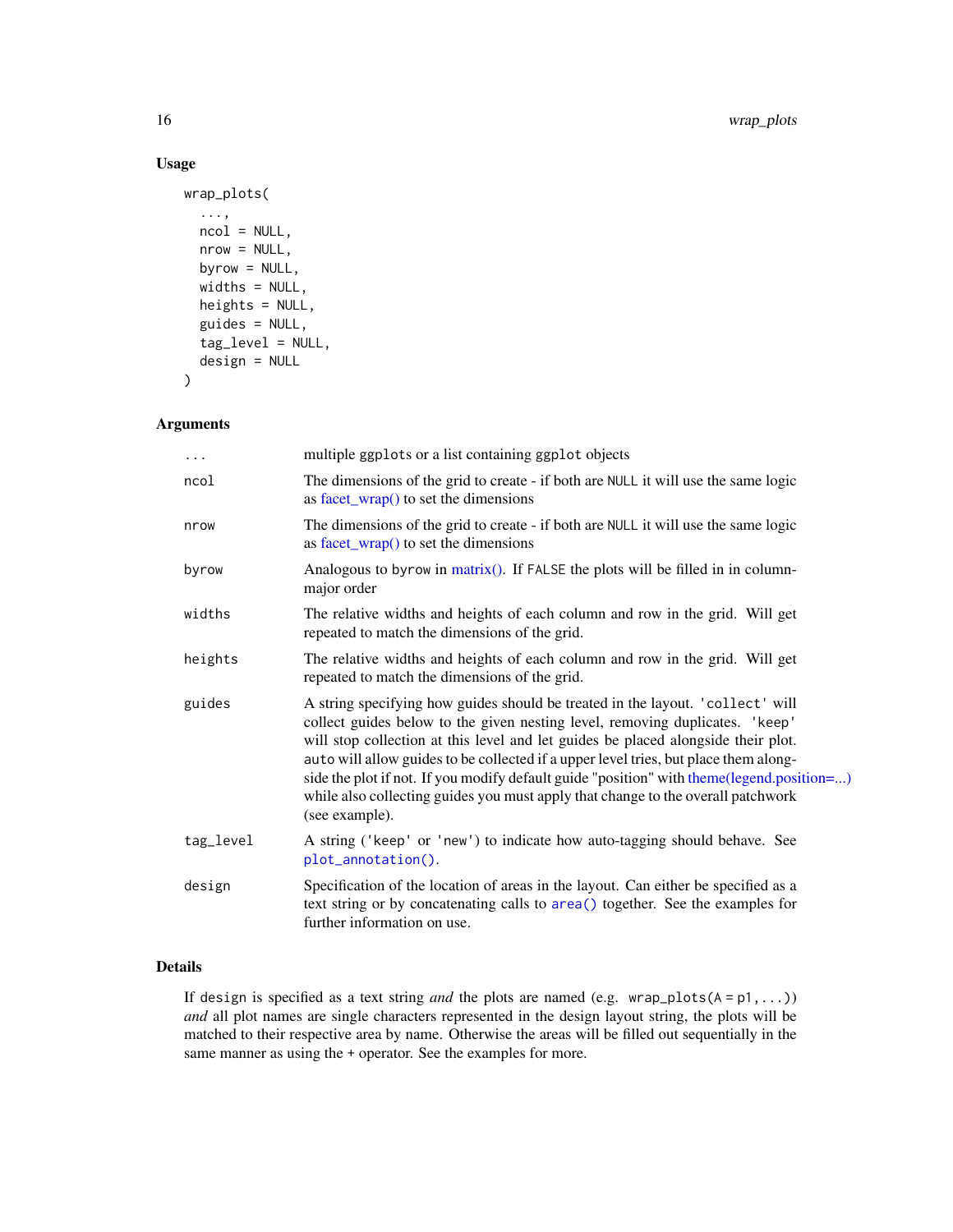wrap\_plots 17

#### Value

A patchwork object

#### Examples

library(ggplot2)

```
p1 <- ggplot(mtcars) + geom_point(aes(mpg, disp))
p2 <- ggplot(mtcars) + geom_boxplot(aes(gear, disp, group = gear))
p3 <- ggplot(mtcars) + geom_bar(aes(gear)) + facet_wrap(~cyl)
p4 <- ggplot(mtcars) + geom_bar(aes(carb))
p5 <- ggplot(mtcars) + geom_violin(aes(cyl, mpg, group = cyl))
# Either add the plots as single arguments
wrap_plots(p1, p2, p3, p4, p5)
# Or add them as a list...
plots <- list(p1, p2, p3, p4, p5)
wrap_plots(plots)
# Match plots to areas by name
design <- "#BB
          AA#"
wrap_plots(B = p1, A = p2, design = design)# Compare to not using named plot arguments
wrap_plots(p1, p2, design = design)
```